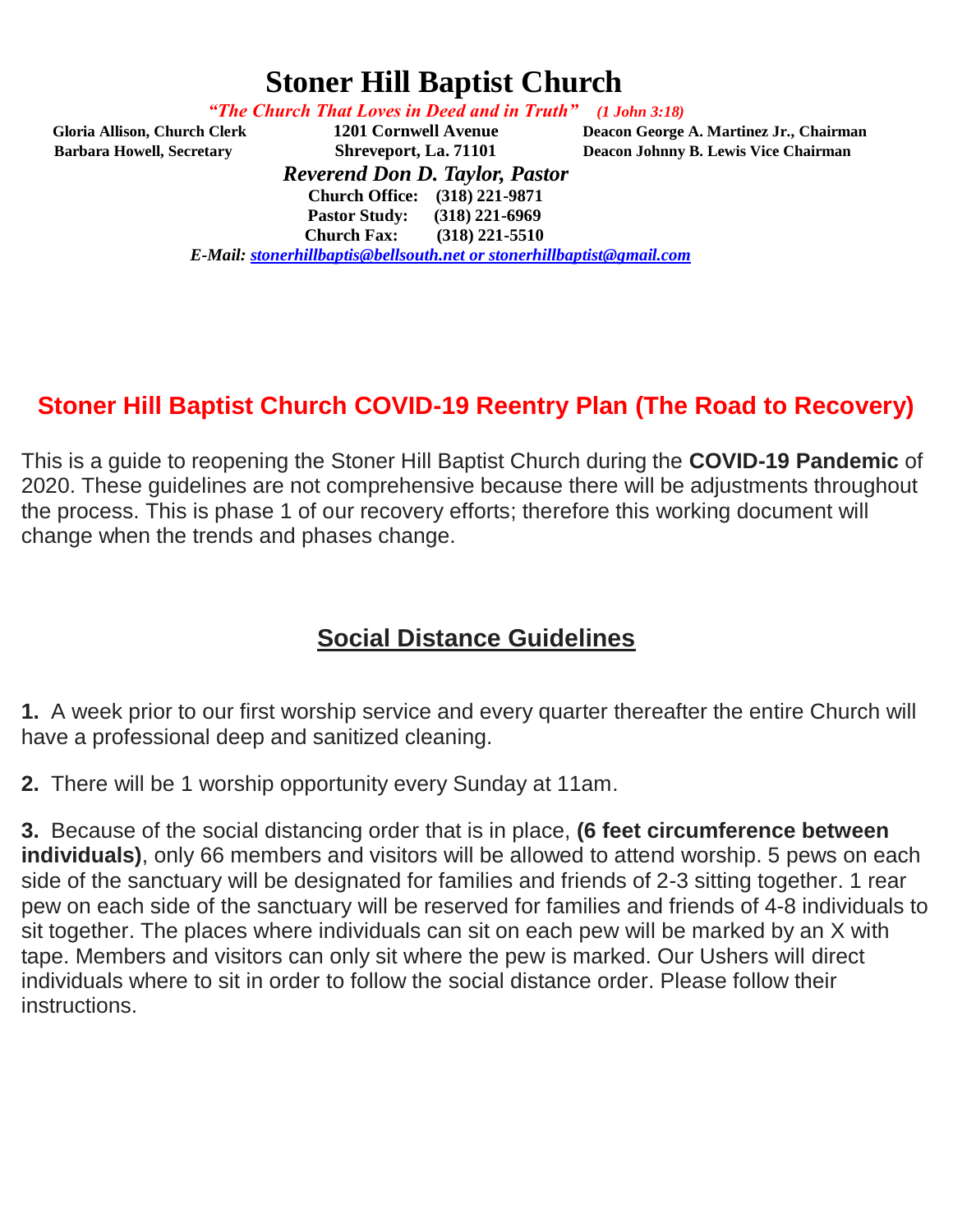

**4.** The Choir and Male Chorus will be limited to 6 members in the choir stand to fulfill the social distancing order of a 6 feet circumference from others. The Choir and Male Chorus leaders will assign singers each week. The Choir will sing 1st, 3rd, 4th, and 5th Sundays. The Male Chorus will sing 2nd Sundays or whenever requested.

**5.** Entrance into the Church for worship will only be allowed through the front entrance. However the Pastor and Staff will enter through the southeast rear door. Members and visitors are to exit the Church after worship through the rear door on the northeast side of the Church, **(except pastor and staff; they will exit through the southeast side rear door)**. When you exit go directly to your vehicle for safety reasons; so that there will not be any large gatherings at the door.

**6.** The front restrooms will be the primary restrooms used by members and visitors, but staff will use the old restrooms on the northeast side of the Church. In case of an emergency and the front restrooms are being used the old restrooms can be used.

**7.** After each service the Church will be sanitized. The restrooms, foyer, pews, chairs, pulpit, microphones, doors, etc. will be sanitized for the safety of our members and visitors. Also, there will be a sanitation station with hand sanitizer in the foyer and at the rear northeast exit door.

**8.** Upon entering the foyer for worship temperatures will be checked before going into the sanctuary, and those with high temperatures will be asked to return home and call their physician for their safety as well as for the safety of others. **(Temperatures will not be checked at weddings or funerals)**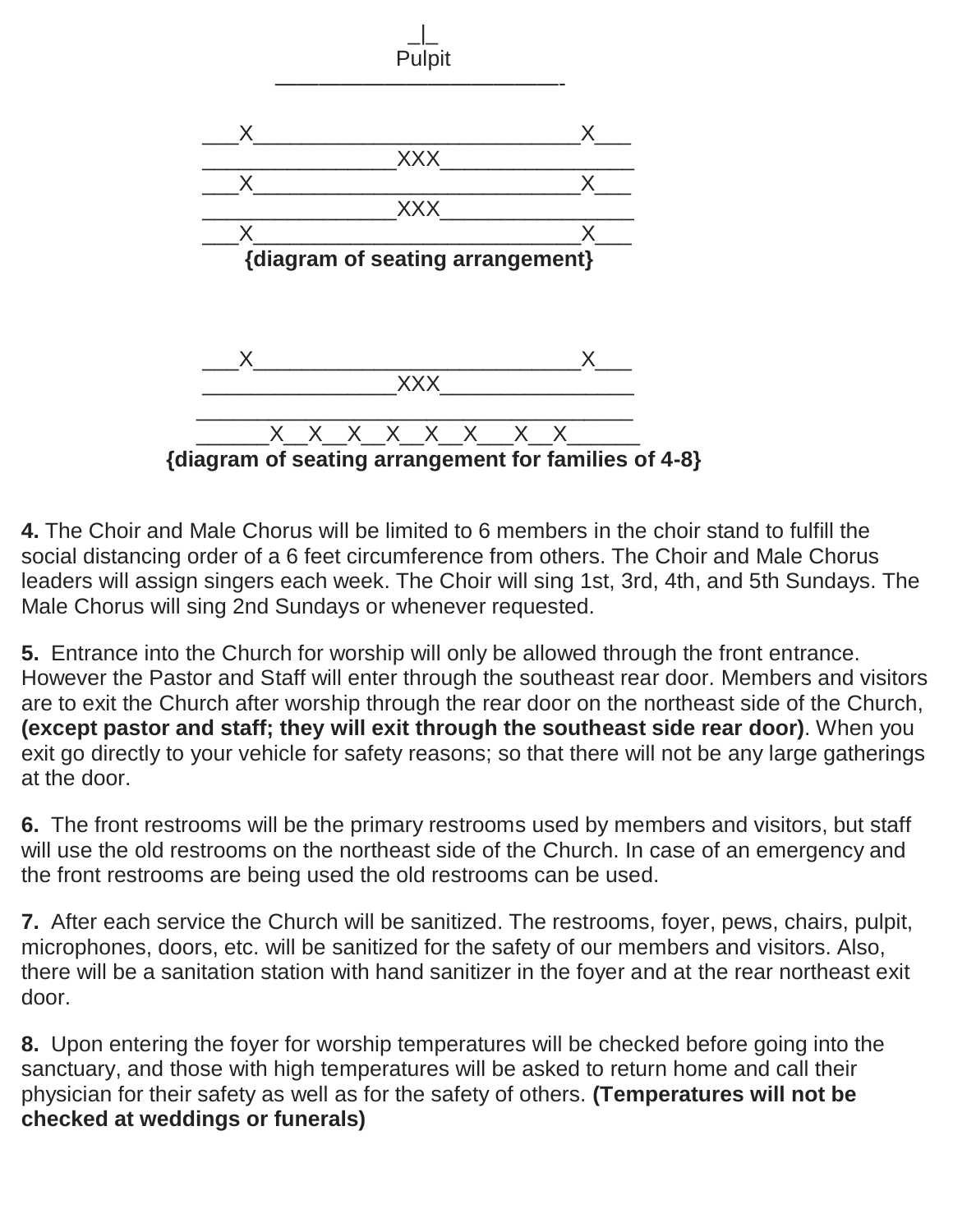Check-in/*Temperature Check/Sanitation Station*

*Sanitation Station*

Communion pick up **(4th Sunday only)**

\_\_\_\_\_\_\_\_\_\_\_\_\_\_\_\_Usher\_\_\_\_\_/*Sanctuary Entrance*/\_\_\_Usher\_\_\_\_\_\_\_\_\_\_\_\_\_\_\_\_\_\_\_\_\_\_\_\_

#### **{diagram of the foyer}**

**9.** Each person attending worship is asked to wear a face mask, for your safety and the safety of others. If you do not have a mask the Ushers will have extra mask available.

**10.** There will be no traditional devotional period during worship until further notice. There will be an opening prayer, praise and worship, and the preached Word.

**11.** On 4th Sundays Communion will be done as follows: Each member/visitor will be given a prepackaged communion, **(***from a Deacon who will be wearing gloves and a face mask***)**, in the foyer before entering the sanctuary. Communion will be taken at the end of service. After service members and visitors will discard of the used package in a receptacle at the exit door.

**13.** In case of a medical emergency, everyone is asked to let the Ushers and Health Awareness Team (Hat) handle all medical emergencies (per protocol).

**14.** Tithes and offerings can be given on-line at www. [stonerhillbaptistchurch.com](http://stonerhillbaptistchurch.com/) prior to attendance, you can also place your gifts in the tithe box, that will be located in the sanctuary as you are exiting, or you can mail your gifts to: **Stoner Hill Baptist Church 1201 Cornwell Ave. Shreveport, LA 71101.**

**15.** Sunday School will be on the "Zoom" App every Tuesday at 6:30 pm until further notice. The "Zoom" meeting ID is 5582187692 and the password is 8SNRS6.

**16.** Bible Study will be live every Wednesday at 6pm on the Stoner Hill Baptist Church Facebook page.

**17.** There will be a prayer call every Thursday at 6:30pm. The call in number is 701-802-5473 and the access code is 4793312.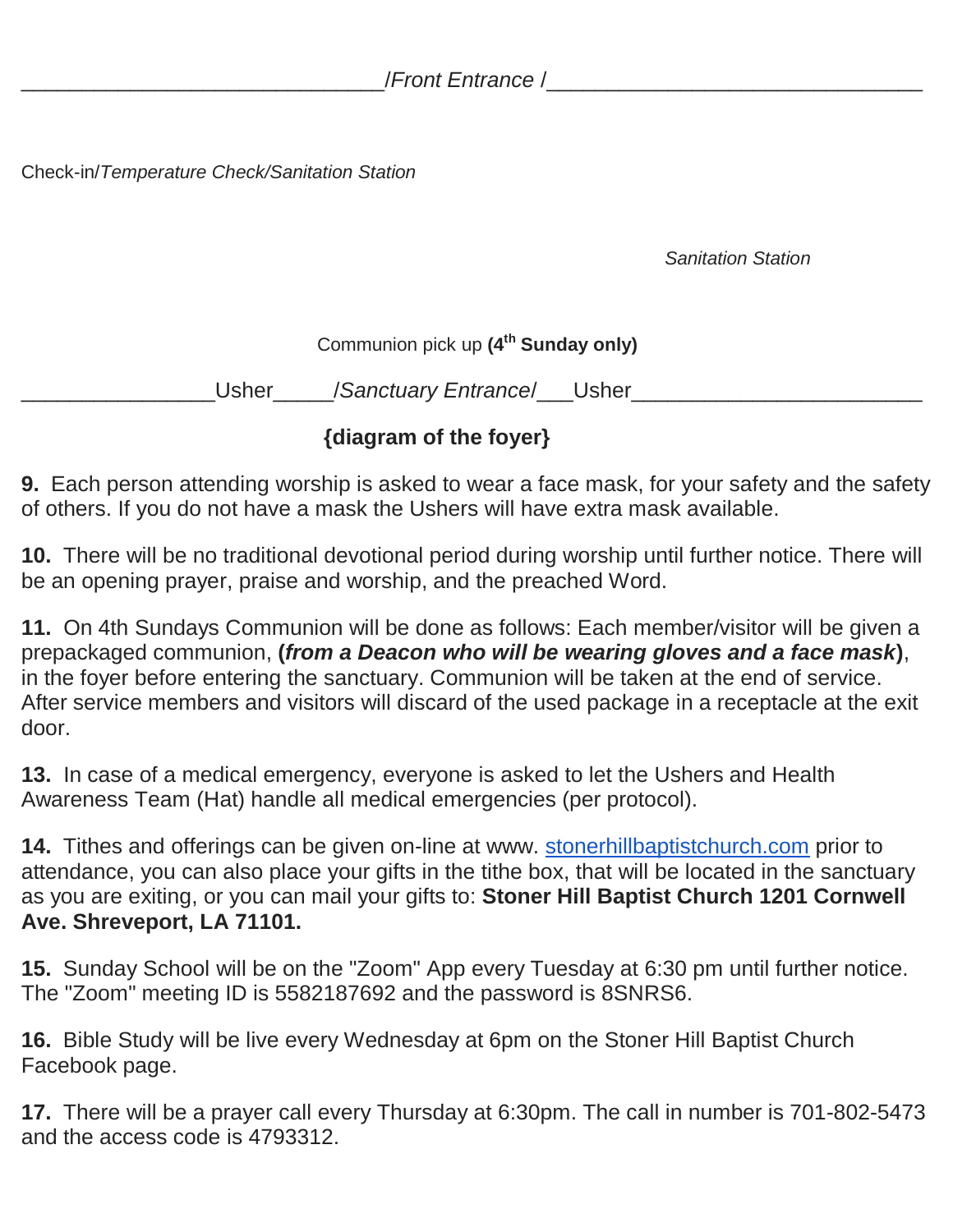**18.** We realize that everyone will not be ready to attend worship during this first phase of reentry because of underlying health issues or they are not quite ready to return. Therefore, we will continue to have 'virtual worship' every Sunday at 11 am live on the Stoner Hill Baptist Church Facebook page.

## **Other Activities**

**1.** Ministry meetings can be held at the Church. However, the social distancing guideline must be followed. If a ministry desires to meet at the Church Deacon Harris, must be notified so that he can inform the custodial staff to sanitize the building after the meeting.

**2.** Although you can meet at the Church, it is recommended that ministries conduct their meetings via Conference Calls or 'Zoom'

**3.** Until further notice all youth activities are suspended.

**4.** Our annual days will still be recognized at the 11am worship. However, all social distancing guidelines outlined in this plan will be met

**5.** Only one person will be baptized on any Sunday so that the water can be drained and the pool sanitized before the next baptism

**6.** Receptions and repasts will not be allowed in the fellowship hall until further notice

**7.** Weddings are allowed and all in attendance are asked to wear face mask.

**8.** Funerals are allowed and all in attendance are asked to wear face mask.

## **Congregational Care**

**1.** Pastoral Counseling will be done via FaceTime, Zoom or Conference Call. Call Pastor Taylor at least a week prior to schedule the date and time.

**2.** Visitation will be done via FaceTime, Zoom, or Conference call. Call Minister Roberson a week prior to schedule the date and time.

**3.** The Church office will be open every Sunday from 101m-2pm

**4.** The Church van will not transport members or visitors to worship until further notice.

**5.** All members are asked to participate in our Evangelism efforts by inviting family and friends to watch our 'Virtual Worship' services on the Stoner Hill Baptist Church Facebook page. *(The greatest evangelism tool for this generation is technology; i.e. social media, social chat rooms and 'Virtual Worship')*